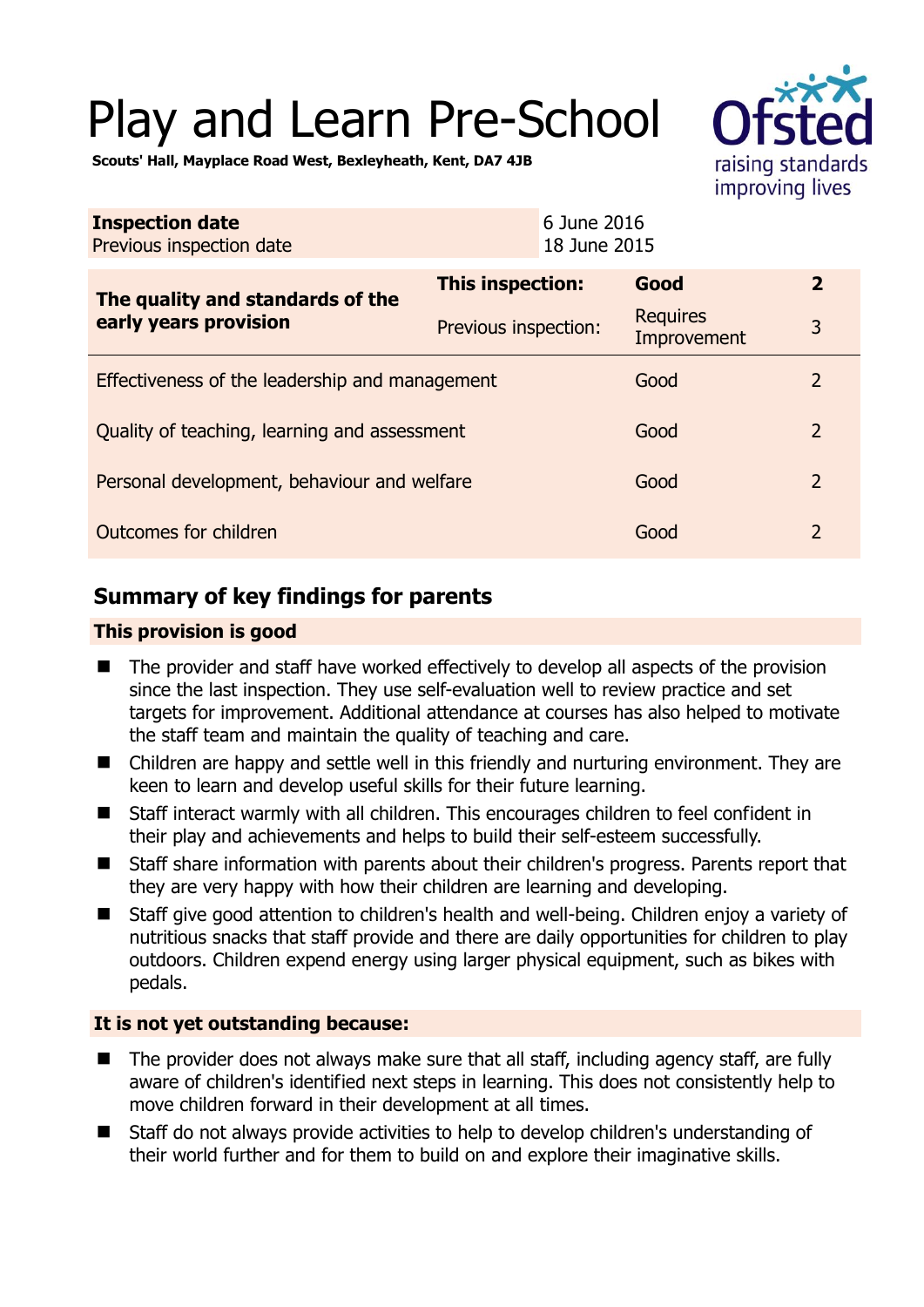# **What the setting needs to do to improve further**

### **To further improve the quality of the early years provision the provider should:**

- develop strategies to make sure that all staff understand children's next steps in learning to help them further support children's development
- extend opportunities for children to build on their understanding of the world and imaginative skills.

## **Inspection activities**

- The inspector observed activities indoors and outdoors.
- The inspector spoke with the staff and children at appropriate times during the session and held discussions with the provider/manager.
- The inspector carried out a joint observation with the provider.
- The inspector took account of the views of the parents spoken with on the day of the inspection.
- The inspector sampled documentation, including policies and procedures, children's records, evidence of staff suitability checks, and the setting's self-evaluation form.

## **Inspector**

Mary Vandepeer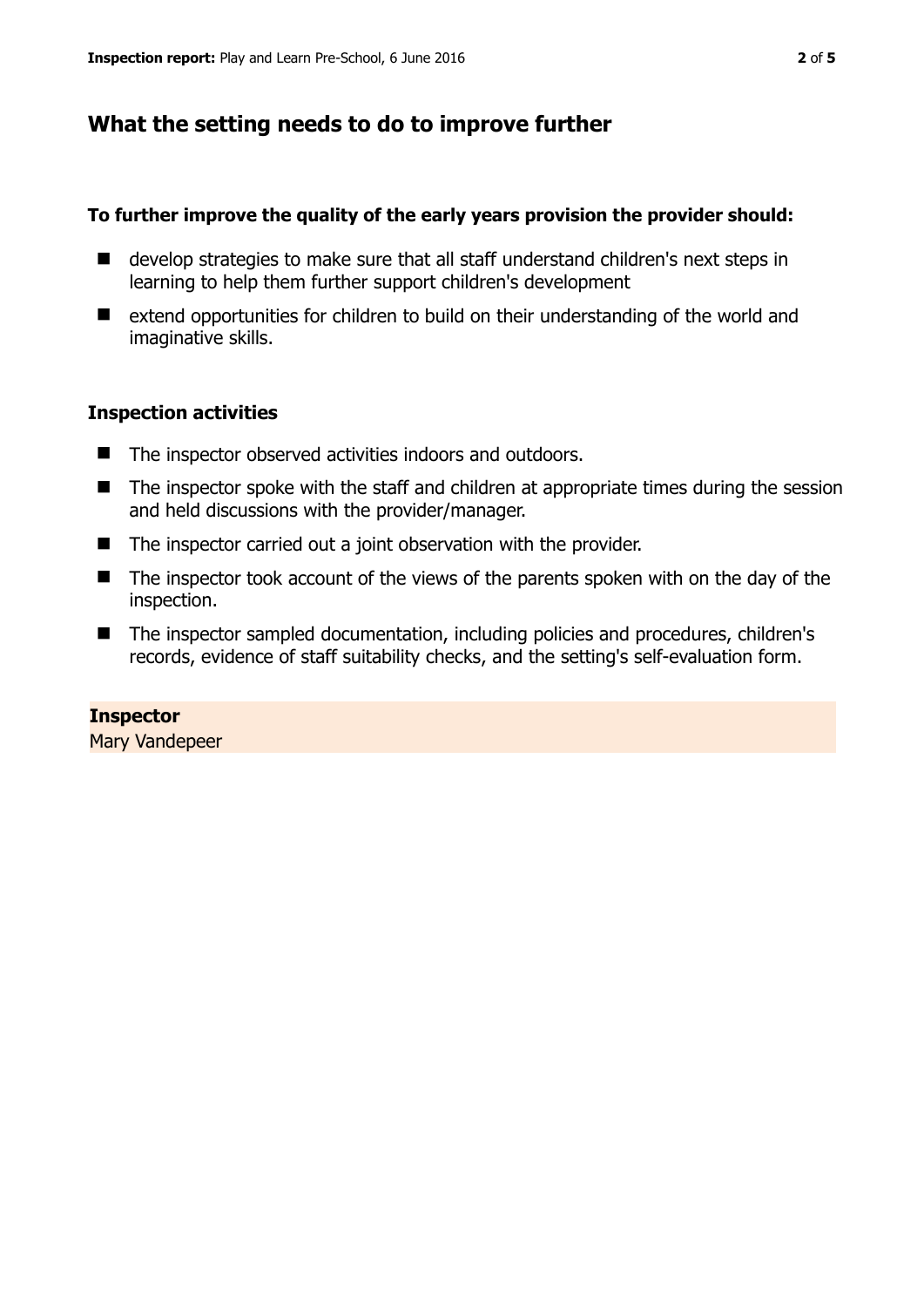# **Inspection findings**

## **Effectiveness of the leadership and management is good**

Safeguarding is effective. All staff have a good knowledge and understanding of what to do to help keep children safe. They have clear procedures to follow if they ever have concerns about a child in their care. The provider makes it a priority to have a staff team that has a shared and positive approach to working in a safe and well-managed preschool. Recruitment procedures help to ensure that all adults are suitable to work with children. The provider has taken effective steps to ensure improvement in her setting has been made since the last inspection. For example, she has improved the quality of teaching through good monitoring processes. This helps children to enjoy more challenging activities. Staff have advanced their knowledge of behaviour management and children display a very good understanding of what is expected of them. The selfevaluation system is now more effective in identifying the setting's strengths and weaknesses. This helps to continually improve children's outcomes.

#### **Quality of teaching, learning and assessment is good**

Staff use the information from children's starting points to help them monitor the progress they are making. They identify individual support for each child and plan opportunities for them to develop their skills further. For example, there are lots of occasions for children to listen and copy new words, especially helpful for those who speak English as an additional language. Staff skilfully engage children enthusiastically in story times. For example, staff use different voices for the characters and create their own version of popular stories. Children use dual language books and staff encourage parents to bring in books from home to share with other children. This helps to involve parents in their children's learning further.

#### **Personal development, behaviour and welfare are good**

Children play in a welcoming environment and staff offer interesting resources. Staff encourage children to be independent and to make decisions in their learning and personal care. Staff are patient in their approach and support children in their play. Children have a good understanding of their safety and that of others, and they respond well to staff reminders. For example, they understand why they must not throw sand.

#### **Outcomes for children are good**

Children develop good social skills and show good levels of self-control and respect for others. They know the importance of sharing and taking turns. They make choices in their play from the materials and resources on offer. Children show sustained interest and become fully involved in play and learning. They play in mixed groups of boys and girls, for example, as they problem solve at the maths activity table. They develop valuable skills ready for the move to school.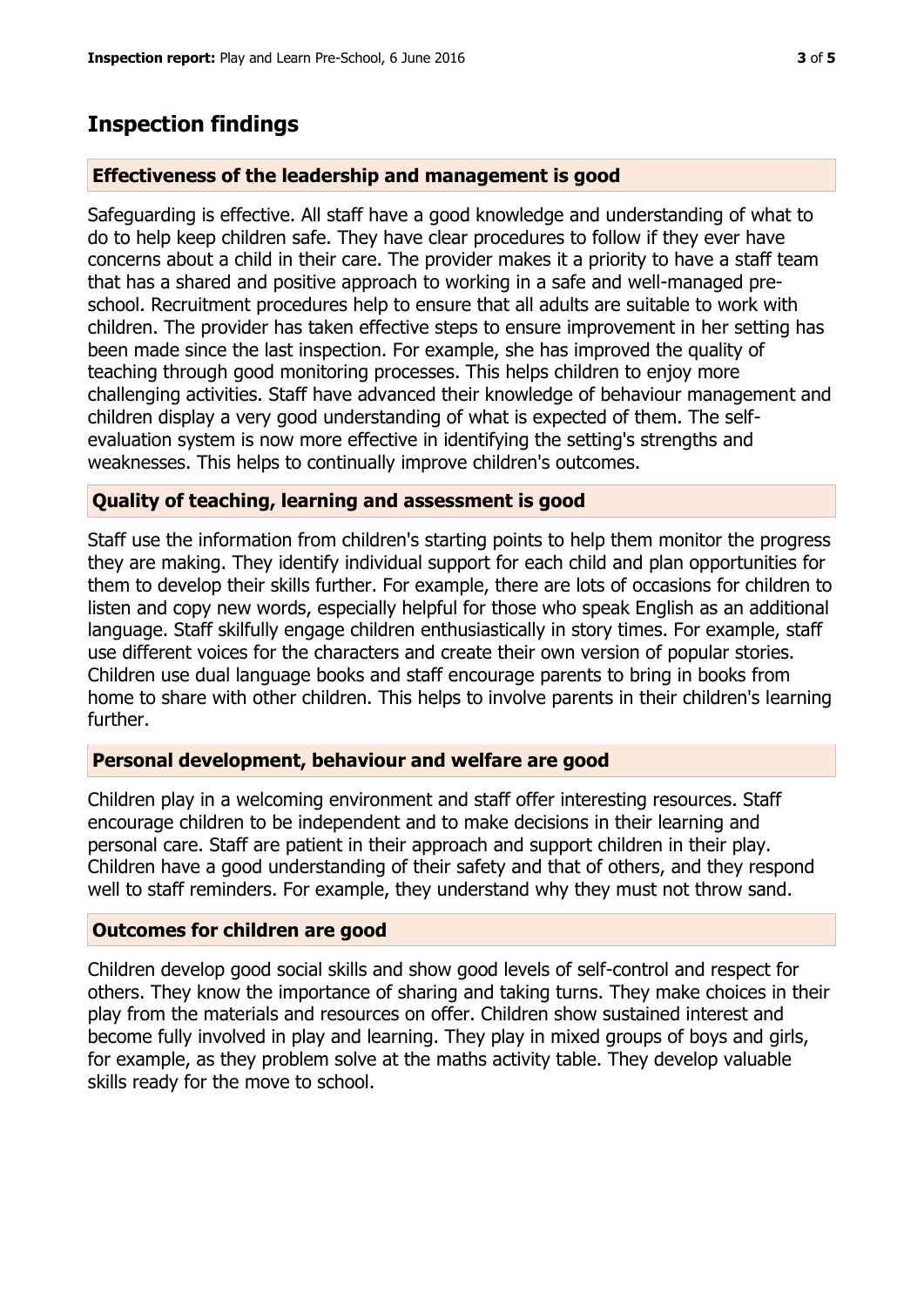# **Setting details**

| Unique reference number                             | 115361                                                                               |  |
|-----------------------------------------------------|--------------------------------------------------------------------------------------|--|
| <b>Local authority</b>                              | <b>Bexley</b>                                                                        |  |
| <b>Inspection number</b>                            | 1018284                                                                              |  |
| <b>Type of provision</b>                            | Sessional provision                                                                  |  |
| Day care type                                       | Childcare - Non-Domestic                                                             |  |
| <b>Registers</b>                                    | Early Years Register, Compulsory Childcare<br>Register, Voluntary Childcare Register |  |
| Age range of children                               | $2 - 5$                                                                              |  |
| <b>Total number of places</b>                       | 20                                                                                   |  |
| Number of children on roll                          | 20                                                                                   |  |
| Name of registered person                           | <b>Tina Mackin</b>                                                                   |  |
| <b>Registered person unique</b><br>reference number | RP908499                                                                             |  |
| Date of previous inspection                         | 18 June 2015                                                                         |  |
| <b>Telephone number</b>                             | 07762320165                                                                          |  |

Play and Learn Pre-School registered in 1993. It operates from a scout hall in Bexleyheath, in the London Borough of Bexley. The pre-school is open each weekday from 9.15am to 12.15pm, term time only. There are five members of staff including the provider, of whom four hold appropriate early years qualifications at level 2 or 3. The pre-school receives funding for the provision of free early education for children aged two, three and four years.

This inspection was carried out by Ofsted under sections 49 and 50 of the Childcare Act 2006 on the quality and standards of provision that is registered on the Early Years Register. The registered person must ensure that this provision complies with the statutory framework for children's learning, development and care, known as the early years foundation stage.

Any complaints about the inspection or the report should be made following the procedures set out in the guidance 'Complaints procedure: raising concerns and making complaints about Ofsted', which is available from Ofsted's website: www.gov.uk/government/organisations/ofsted. If you would like Ofsted to send you a copy of the guidance, please telephone 0300 123 4234, or email enquiries@ofsted.gov.uk.